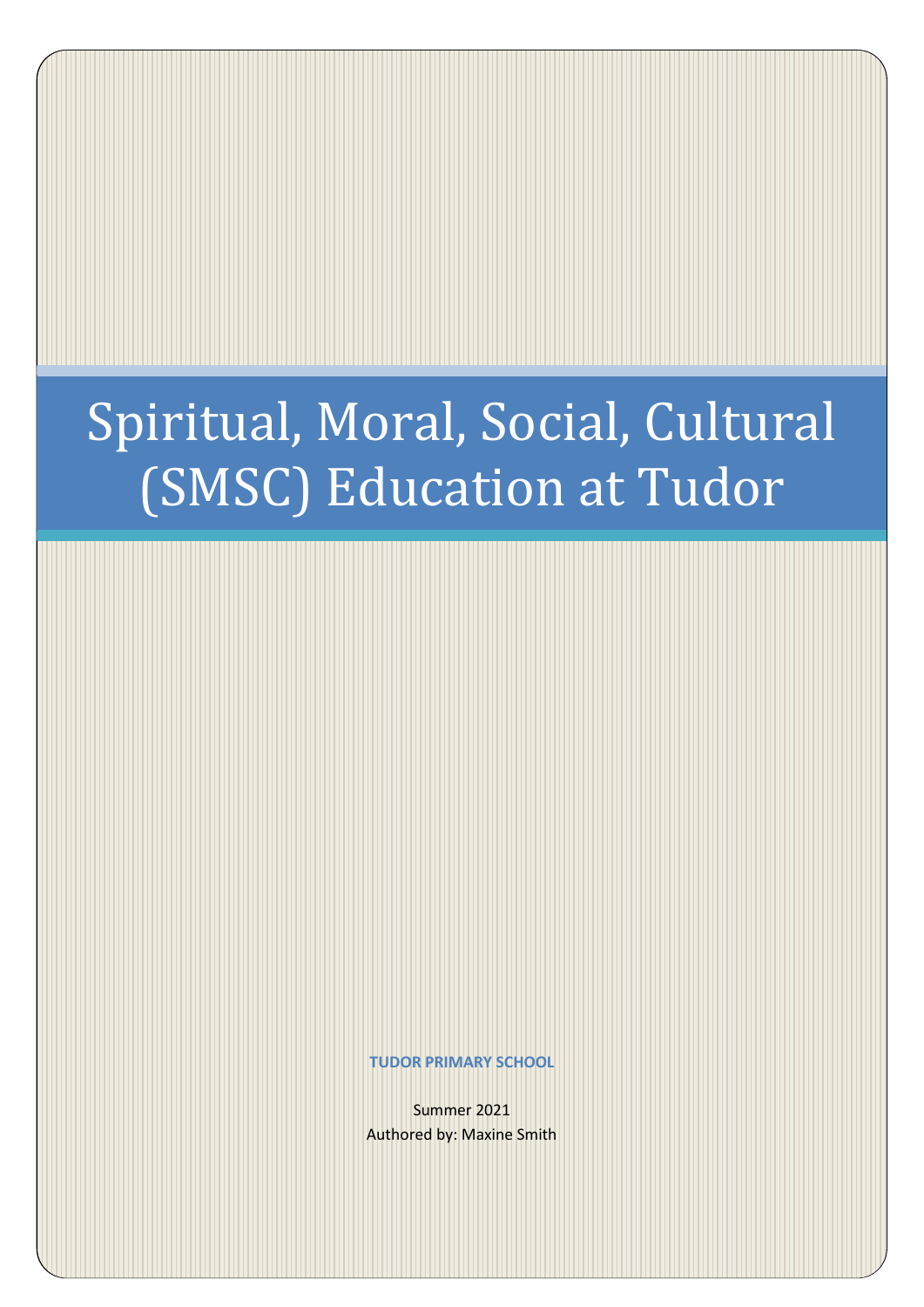SMSC education at Tudor Primary School aims to be:

Thoughtful and wide-ranging promotion of pupils' spiritual, moral, social and cultural development and their physical well-being enables them to thrive in a supportive, highly cohesive learning community.

## **Purpose**

At Tudor Primary School we recognise that the personal development of pupils: spiritually, morally, socially and culturally, plays a significant part in their ability to learn and achieve. We therefore provide pupils with opportunities to explore and develop their own: values and beliefs; spiritual awareness; high standards of personal behaviour; a positive, caring attitude towards other people; an understanding of their social and cultural traditions and an appreciation of the diversity and richness of the cultures in the United Kingdom and the wider world. By actively promoting these values, we will challenge opinions or behaviours in school that are contrary to fundamental British values.

High quality learning opportunities at Tudor are driven by our own bespoke thematic curriculum that has been formulated by the Tudor teaching team. Whilst the curriculum ensures that all key parts of the National Curriculum are presented in an engaging and stimulating way, the promotion of SMSC development is intrinsic to what we offer the children. From thematic titles such as 'Is it right to fight?' to the importance of fair trade and the impact we have as citizens in the world within our thematic curriculum as a whole, the children are able to recognise their role within a world community as well as members of Tudor Primary School.

### **General Aims**

- To ensure that all children have a voice, that is listened to via the democratic process of our School Council – our 'Tudor Owls'.
- To ensure that everyone connected with the school is aware of our aims, values and ethos
- To ensure a consistent approach to the development of SMSC understanding throughout the curriculum and the general life of the school
- To ensure that a pupil's education is set within a context that is meaningful and appropriate to their age, aptitude and background
- To ensure that pupils know what is expected of them and why
- To give each pupil a range of opportunities to reflect upon and discuss their beliefs, feelings and responses to personal experience
- To enable pupils to develop an understanding of their individual and group identify
- To enable pupils to begin to develop an understanding of their social and cultural environment, and an appreciation of the many cultures that enrich our society
- To give each pupil the opportunity to explore social and moral issues, and develop a sense of social and moral responsibility

### **Spiritual Development**

As a school we aim to provide learning opportunities that will enable pupils to:

- Sustain their self-esteem in their learning experiences
- Develop their capacity for critical and independent thought
- Develop their emotional literacy and enable them to express their feelings and respect and value others
- Experience moments of stillness and reflection
- Discuss their beliefs, feelings, values and responses to personal experiences
- Form and maintain worthwhile and satisfying relationships
- Reflect on, consider and celebrate the wonders and mysteries of life
- Explore the surrounding world using imagination and creativity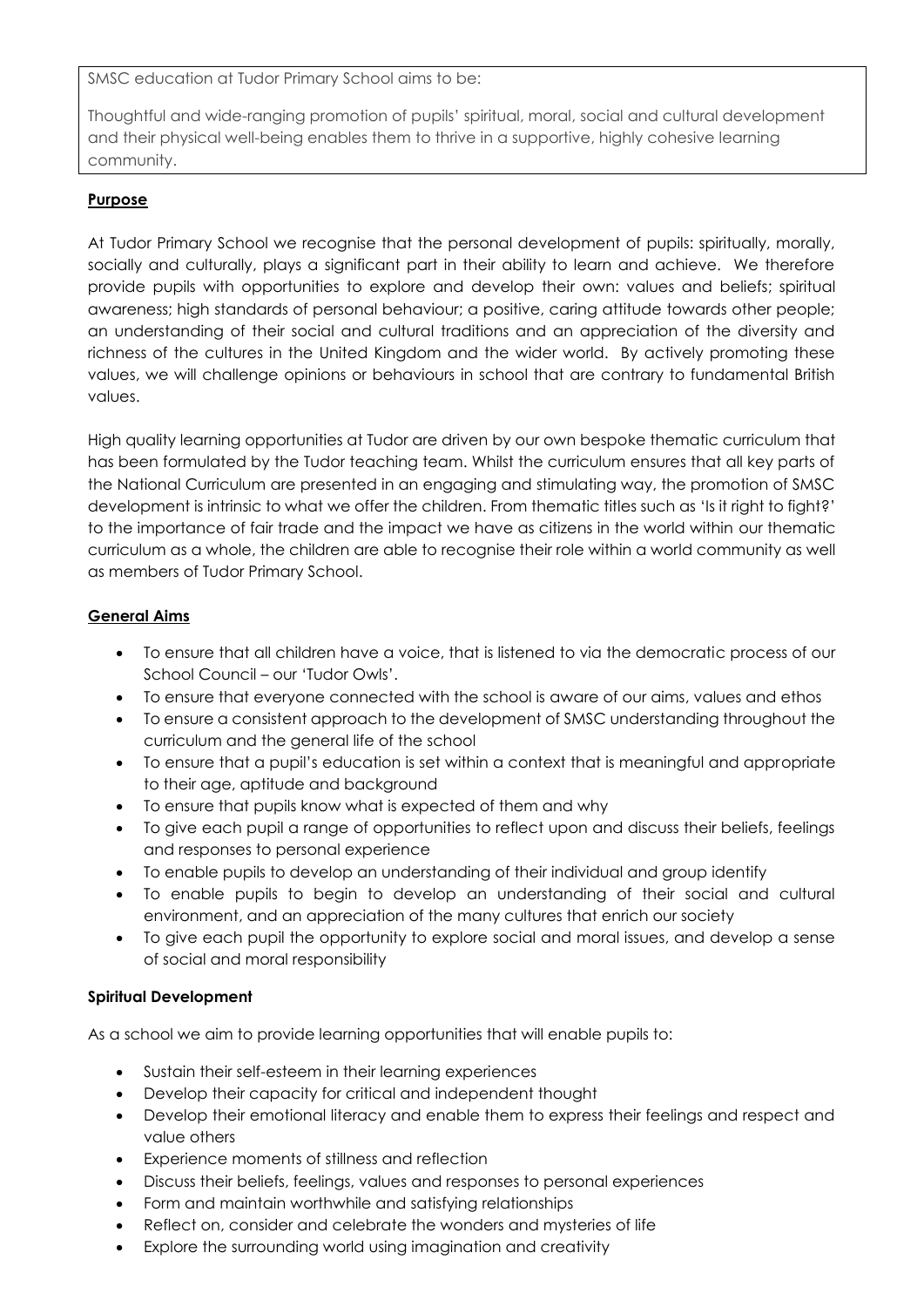#### **Moral Development**

As a school we aim to provide learning opportunities that will enable pupils to:

- Recognise the unique value of each individual
- Listen and respond appropriately to the views of others
- Gain the confidence to cope with setbacks, learn from mistakes, and understand consequences
- Take initiative and act responsibly with consideration for others
- Distinguish between right and wrong and to respect school rules and the law
- Investigate moral and ethical issues
- Show respect for the environment
- Make informed, independent and reasoned judgments
- Value individual liberty

### **Social Development**

As a school we aim to promote opportunities that will enable pupils to:

- Develop an understanding of their individual and group identity
- Learn their part in the school and wider community
- Begin to understand social justice and a concern for the disadvantaged
- Understand their responsibility to influence decision-making in the communities they belong to, including respect for democracy and participating in the democratic process
- Develop effective social skills
- Use social skills in different contexts
- Work well with others
- Learn to co-operate and to resolve conflicts with increasing independence
- Know that rules and laws protect us and are essential for our well-being and safety
- Learn how to argue constructively and defend their point of view

### **Cultural Development**

As a school we aim to promote opportunities that will enable pupils to:

- Recognise the value and richness of cultural diversity in Britain
- Participate in cultural opportunities
- Recognise and develop an understanding of world-wide faiths, traditions and cultures and their contribution to our society
- Understand, accept, respect, be tolerant of and celebrate diversity and know that it should not be the cause of any prejudice or discrimination
- Develop an understanding of their social and cultural environment

### **How will we do this?**

### **Teaching and Organisation**

Development in SMSC will take place in R.E., Art, Music, P.E. , P.S.H.E. and across all curriculum areas, within activities that encourage pupils to recognise the spiritual dimension of their learning, reflect on the significance of what they are learning, and to recognise any challenges that there may be to their own attitude and lifestyle.

All curriculum areas should seek illustrations and examples drawn from as wide a range of cultural contexts as possible.

At Tudor Primary School it is our aim to raise these standards by promoting a school ethos that is underpinned by core values. These values support the development of the whole child as a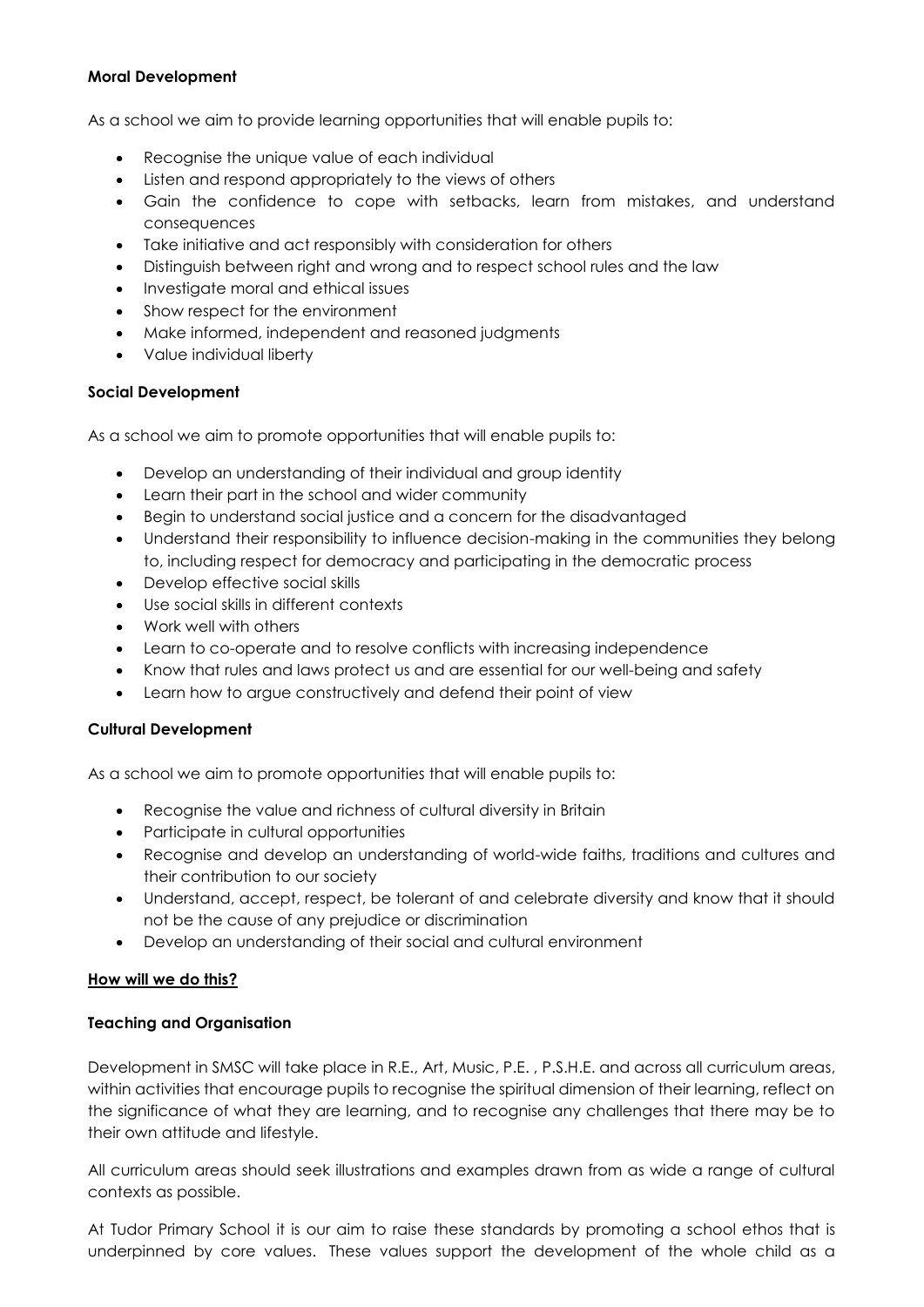reflective learner within a calm, caring, happy and purposeful atmosphere. At Tudor, we give regular thought to how values can be used to support the child as a reflective learner and promote quality teaching and learning.

### **Links with the Wider Community**

- Visitors are welcomed into school
- Links with religious communities in our local area are sought.
- The development of a strong home-school link is regarded as very important, enabling parents and teachers to work in an effective partnership to support the pupil
- Pupils will be taught to appreciate their local environment and to develop a sense of responsibility to it
- Via our Family Learning Room, Children's Centre and Family Support Worker
- Through extra-curricular opportunities
- Through links with our local Secondary Schools and University of Hertfordshire
- Through working in partnership with FOTS (Friends of Tudor School) to provide a link that is effective, engaging and all-inclusive
- Through links with local charities such as DENs Food Bank and our chosen school charity

### **Promotion of fundamental British Values:**

Preparing children for life in modern Britain

The DfE has reinforced the need to 'create and enforce a clear and rigorous expectation on all schools to promote the fundamental British values of democracy, the rule of law, individual liberty and mutual respect and tolerance of those with different faiths and beliefs.'

At Tudor Primary School we promote these values through our broad and balanced curriculum and through a wide range of extra-curricular or enrichment activities which, we believe, support the development of the 'whole child'.

### **Democracy**

Pupils at Tudor are encouraged to voice their opinions and contribute their ideas on the life of the school. Our school council, the Tudor Owls, is democratically elected at the start of each year. It is made up of 2 pupils from each class who gather ideas from their peers and shares them with the council. They meet regularly to discuss a variety of school issues, new initiatives and ways to improve the school plus surrounding community. Pupils are encouraged to voice their attitudes to learning in all subjects as part of the termly self-evaluation cycle of the school and by subject leaders focusing on school development. Parents and staff are surveyed annually and the results are used to inform school improvement planning.

All the children learn about government, democracy and current affairs through regular assemblies and through PSHE lessons.

### **Rule of Law**

Through Assemblies and the school's PSHE curriculum, children develop an understanding of the law, appropriate to their age and stage of development. Through the study of a range of different time periods in history, pupils are encouraged to see how laws and ways of government have changed.

Pupils are taught explicitly that laws keep us safe and children are encouraged to think about their own and others' safety in and outside school.

Visits from outside agencies such as the fire service, police force and health and social workers reinforce the children's understanding of the responsibilities held by various professions in upholding the law, helping them and keeping them safe.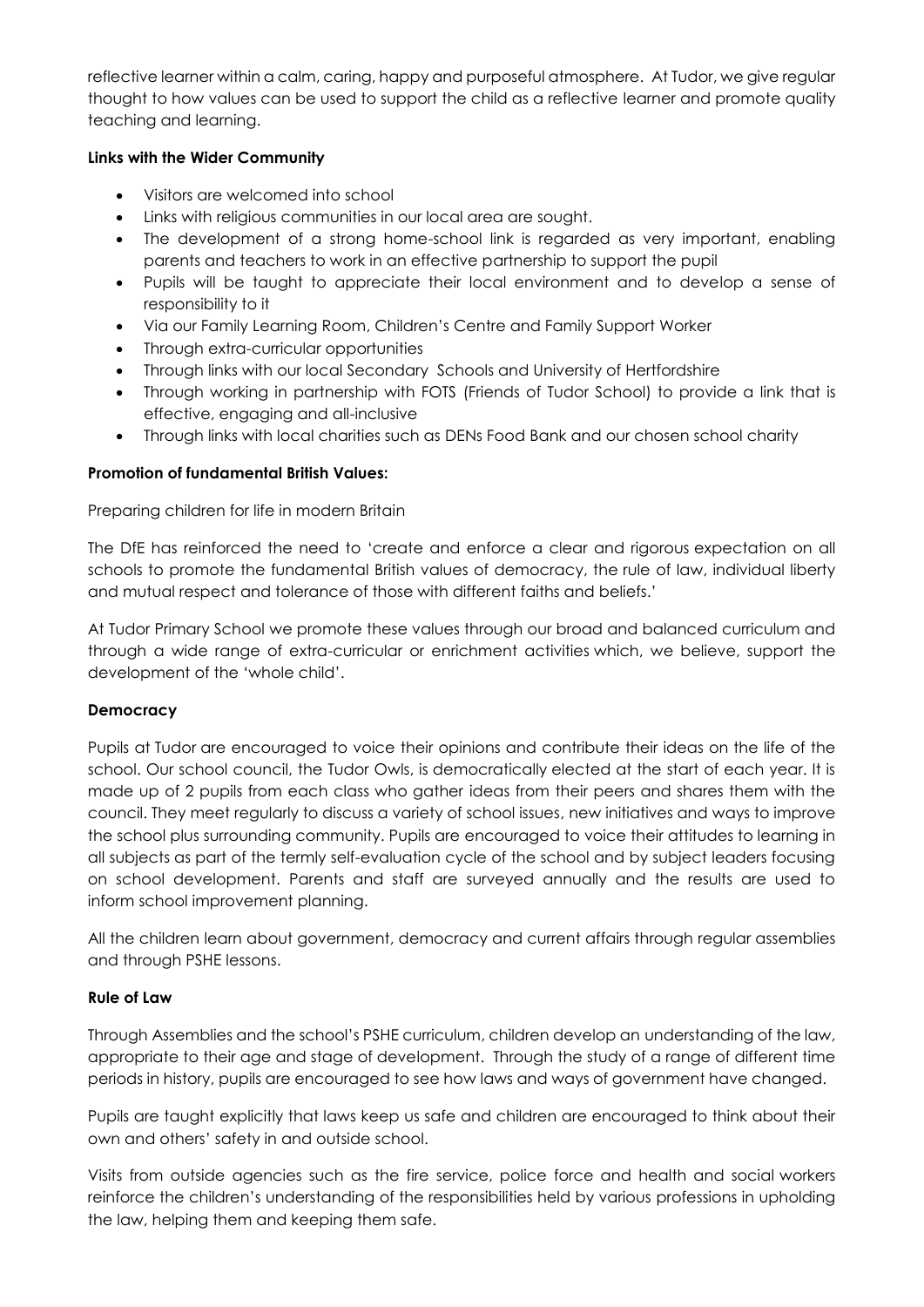Our Positive Behaviour Policy supports children in their learning about right and wrong and the importance of rules or following a code of conduct. The policy is visible in all areas of the school and consistently applied by staff, with opportunities constantly being sought to praise and reward positive choices. Pupils who demonstrate appropriate behaviour for learning are recognised through a variety of rewards and held up as role models for others. When poor choices are made there is always time for children to reflect and discuss strategies they may use to improve their behaviour and to restore relationships.

#### **Individual Liberty**

Tudor pupils learn about freedom of speech and expression, through assemblies and PSHE sessions. They learn to value difference and diversity and a wide range of extra-curricular/enrichment activities enables them to try new things and move out of their comfort zones. There is an active dialogue within classrooms about recognising the feelings surrounding taking on new activities and pupils are supported with a range of responses to these.

Pupils are encouraged to become good citizens and supported to become as independent as possible. They are taught that that everyone has rights, including the right to say 'no' when appropriate. They also understand that with rights come responsibilities. This is seen in our Core principles and the use of the child-led '3 steps' when solving disputes and upsets.

At Tudor we encourage children to value the individual liberties they enjoy, by participating in charitable events such as Comic Relief, Children in Need and our own harvest donations, all of which help them to appreciate that there are children locally, nationally and internationally who face a wide range of challenges in their lives. This is also reflected within the PSHE, RE and Geography curriculum, looking at the responsibilities of each of us as citizens of the World to use what we have wisely and to think about our impact on the planet.

#### **Mutual Respect**

Respect is one of our 'Core Principles' and as such is a cornerstone of our Positive Behaviour Policy. Mutual respect is modelled by all adults at Tudor towards each other and the children, providing pupils with strong role models from whom to learn.

We work closely with our parents in order to achieve consistency in the values promoted at school and at home. Every month parents have access to material to support the value for that month via the school website.

Pupils are encouraged to treat others in the way they would wish to be treated when solving disputes. The use of the '3 steps' by pupils allows them to voice how they are feeling with the clear expectation of listening to each other. It provides a structure that even the youngest pupil can follow when trying to resolve potential conflict.

### **Respect and Tolerance**

RE lessons at Tudor teach the children about the six major religions of the world. Representatives of these faith groups are invited in to allow pupils to ask questions and have further opportunities to learn more about those with a different set of beliefs to their own.

Assemblies contribute to the children's knowledge and understanding of special events in the religious calendar of all the major religions.

Resources in our classrooms and the school library are carefully chosen to ensure they reflect our diverse community and any cultural or racial stereotypes are challenged at any age.

The children are at the centre of everything we do at Tudor Primary School it is our duty to prepare them for successful lives as adults living in Britain. By promoting British values, we enable children to